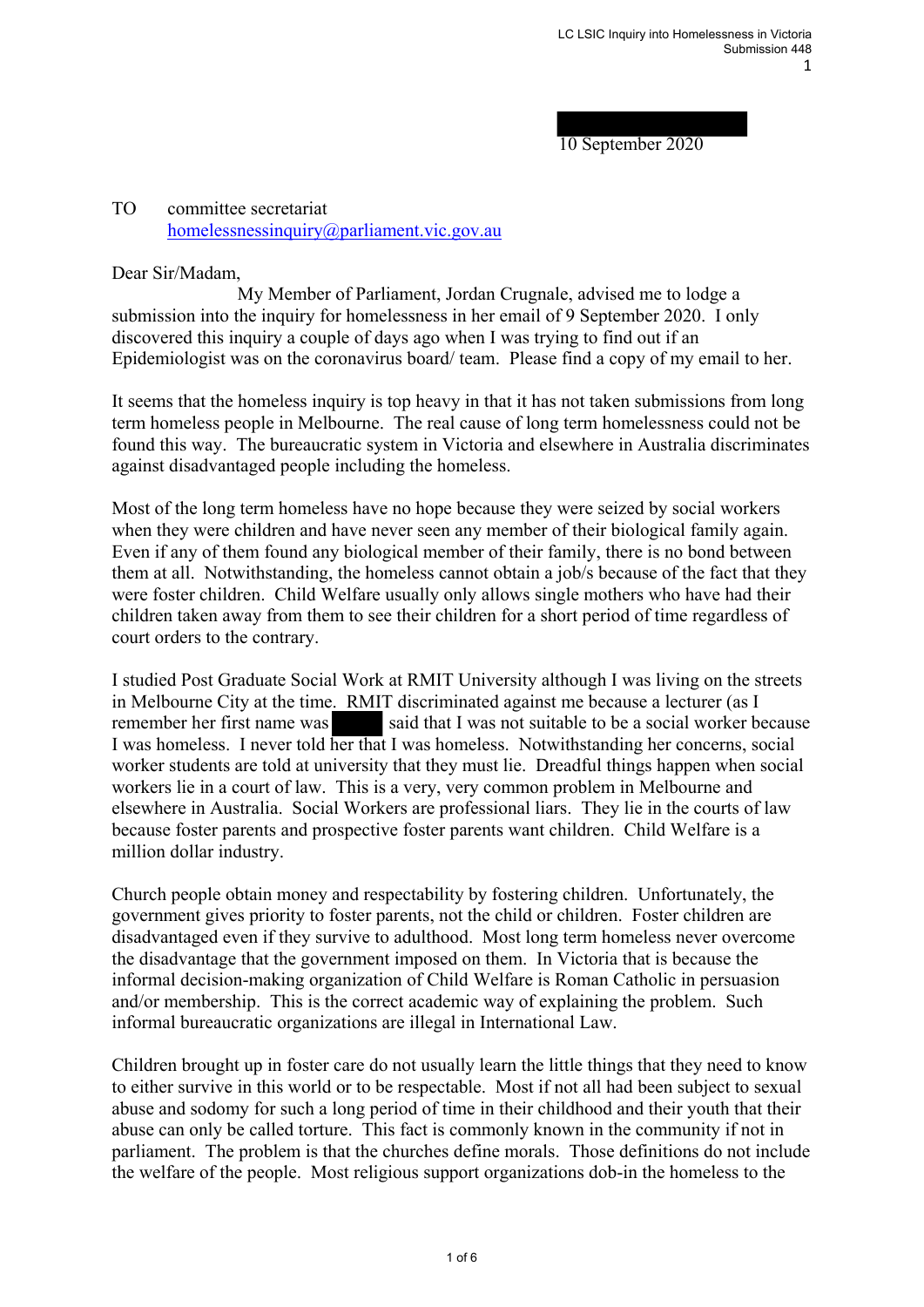government, especially single mothers. They do this because their religion does not approve of single mothers, but the government gives welfare money to religious organizations to help the poor and the needy. There is nothing in the Bible that requires the churches to give charity to the people.

It is well known amongst the long term homeless that main-stream religious homeless centres give priority to prostitutes and people who drink alcohol, smoke and take illegal drugs because they suffer hardship or are in need. I am usually disadvantaged at homeless centres because I do not drink alcohol or take illegal drugs in any form whatsoever. Most if not all religious organizations treat me as not being in need. I had to stop going to Ozanam Community Centre in North Melbourne because I am not a prostitute. The woman manager explained to me that prostitutes have a hard time. That is why she gave them priority. I went back years later when that woman left, but they wanted to put me into a mental hospital because I was homeless. This is a common problem at homeless centres especially in Adelaide.

Homeless Centres do not usually agree with parliamentary legislation. They say that the homeless are mentally ill because they allow themselves to be homeless. Psychiatrists say the same thing. Discrimination clauses in parliamentary legislation do not necessarily apply to psychiatrists. The greatest danger on the streets is the police, social workers and the ambulance. Psychiatrists and mental health workers are even worse than that. They make their money out of slandering the homeless as mentally ill.

## Reasons for ending up long term homeless in Melbourne:

The Housing Commission did not give me the low interest rate I was legally entitled to when I brought my unit in Highett, Melbourne, although my only income was the Disability Support Pension. I had applied for the low interest rate and had waited for two years as required. I discovered that I would have to live three times to pay off the mortgage. The Housing Commission agreed. I therefore sold my unit in the early 1990's and brought an old bread van and had it converted into a mobile unit. I lived on the streets of Melbourne for ten years and now for the most of 25 years. I am okay at present although I can expect to end up back on the streets in Melbourne when the coronavirus parliamentary rules allow that.

I rented a housing commission unit in Fitzroy for a short while in the early 1990's, but it did not work out. I applied to rent a Housing Commission place for the  $2<sup>nd</sup>$  time. My name reached the top of the list, but the Housing Commission refused to let me see any available unit. This was because I had obtained bond money from the Housing Commission to rent a private unite. The landlord signed a paper that he would not use this bond money for someone else, but he did. i.e. I did not at any time live in that private unit because other people did that.

The then Member of Parliament in Sandringham advised me to ask the Housing Commission for a copy of that form the landlord signed, but it refused to do that. I appealed to a court or tribunal (I can't remember which) for this bond money to be given back to me so that I could give it to the Housing Commission, but the presiding magistrate refused my application. I appealed to the Supreme Court, but the presiding judge said that it wouldn't be fair to the magistrate because she was only a new magistrate.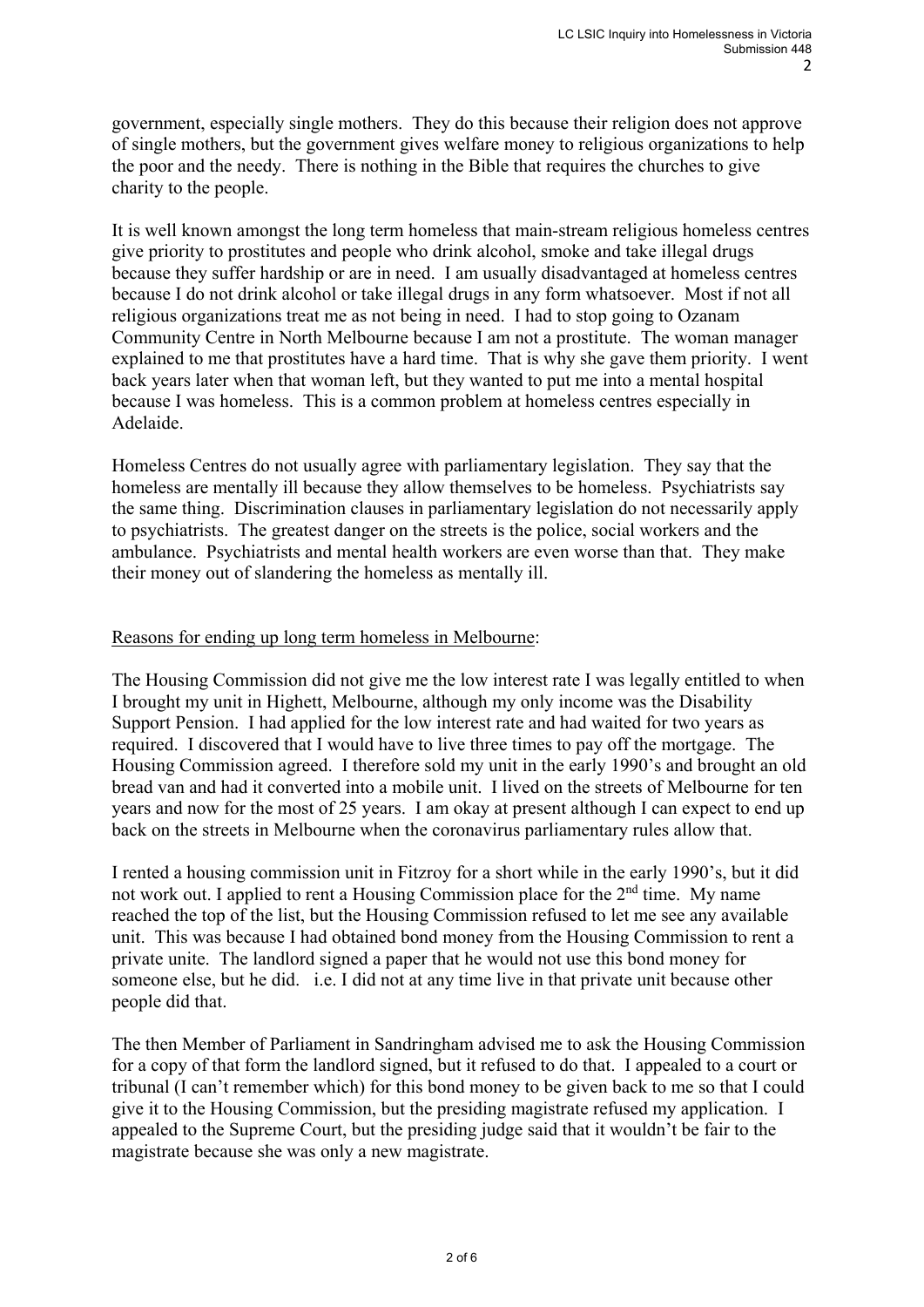The bond money owing to the Housing Commission expired seven years later under the Statute of Limitations, but the Housing Commission did not recognize that. That is why it refused to let me see an available unit when my name came to the top of the list. The Housing Commission wanted me to sign a paper saying that I would pay back that bond money. In that respect I was denied the protection of the legal system of the state of Victoria.

Someone gave me a house in a remote part of South Australia. I like that house, but I cannot live in it for any length of time because I am attacked, not just harassed, by government workers. They say I should be under a worker. The problem is that the town is Roman Catholic. I am aware that people complain to the government of South Australia when I return home because I am not Roman Catholic. According to the Mental Health System, they live in fear of me because I murdered my husband when nothing like that ever happened. I have never had a dead husband.

The reason government workers can harasses and attack me in South Australia is because Police Officer Dave Walker (South Australia) was the informer who caused criminal claims to be documented in the Mental Health System of Port Lincoln because he could not document them in the Police System as such because they are not true. I am not entitled to free legal aid. Officer Walker cannot be investigated because he is a teacher of police. i.e. He is above the law in South Australia.

The Ombudsman in Adelaide sent me to the Legal Aid Commission on two occasions. I was told to sue and I tried to do that in the Supreme Court, but Justice Hinton told me that I cannot sue because I am not a solicitor. I am not entitled to free legal aid. The matter is more complex than I can say here. What all of that means is that I will eventually end up living on the streets in Melbourne City again at some time in the future although I am a disability support pensioner, 74 years old.

I need to point out that I investigated homelessness because I have been homeless for the best part of 25 years. I even completed my university degree, Master of Educational Policy and Administration when I was living on the streets. What I know is that the homeless are easily attacked by government workers because non-factual criminal matters are commonly documented in the mental health system because that misinformation cannot be documented in the police system as such because it is not true.

All of that said, I have a case properly filed in the Supreme Court in Adelaide and that includes Constitution Matters, but the judiciary refuses to allow me a verbal hearing and refuses to address my application and appeal because I am not a solicitor. Justice Hinton claims that I was in jail in Victoria for the murder of my husband when I have never been in jail anywhere for anything. I have the court transcripts that prove that Justice Hinton said that, but I cannot obtain evidence from Victoria about that because I am not a criminal. The criminals have rights, not the innocent.

I have tried to have that above criminal misinformation in the Mental Health System in South Australia corrected, but that can't be done because that criminal misinformation is called an administrative tool and is protected by Secrecy Provisions.

The then state Liberal Member of Parliament in South Australia was the informer who originally caused the documentation in the Mental Health System at Port Lincoln that I was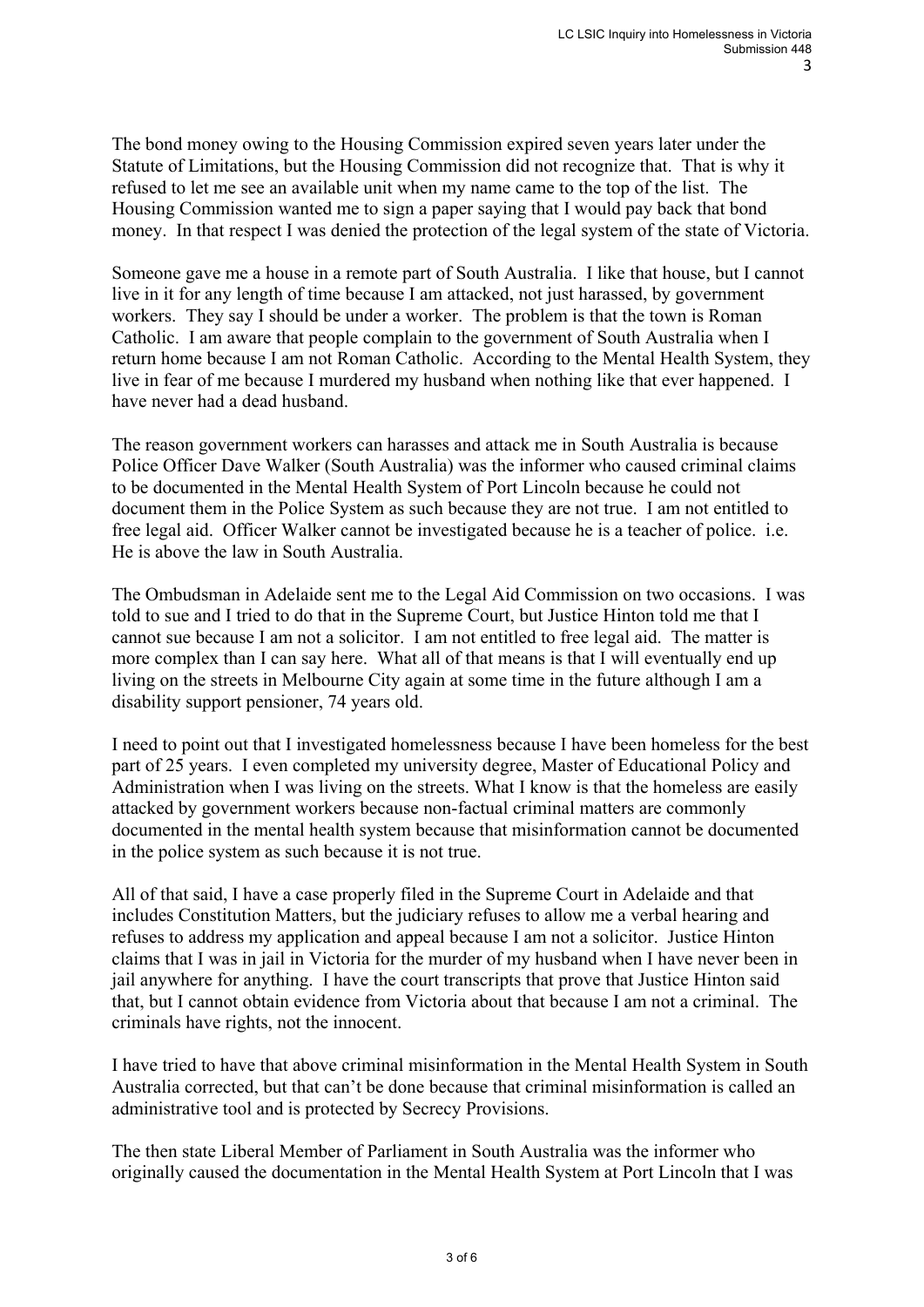mentally ill when I am not mentally ill. That is why Police Officer Dave Walker was able to cause his false criminal information to be documented in the said Mental Health System. I have a Constitutional Matter filed in the Supreme Court about this Internal State Terrorism, but the judiciary won't allow me a verbal hearing and won't address my application and appeal because I am not a solicitor.

I have four university qualifications including a Masters, but that means nothing in a court of law because I don't work for the government and because I am unemployed. Commonwealth Rehabilitation found that there is no job in Australia that I could do. This is because of my numerous disabilities. I am disadvantaged because I do not look disabled. I used to be a high school teacher in Melbourne, but I had problems because of my said disabilities. Be aware that Internal State Terrorism begins when a government causes its workers to harass an innocent person. As said, I am innocent of mental illness although I have been homeless for the best part of the last 25 years.

According to the said South Australian government documentation, I murdered my husband in Victoria, was charged with murder, had a trial, but was found 'not guilty' because of mental illness. That is not correct. I divorced my husband in Queensland. He remarried and died in hospital from natural causes. He was married to someone else when he died. I have never been married to anyone else. I cannot correct this South Australian misinformation because Victoria refused to give me any evidence that

- (a) I did not murder my husband in Victoria, and that
- (b) I have never been charged with murder in Victoria, and that
- (c) I have never had a court hearing about that said murder of husband, and because
- (d) no court of law found me 'not guilty' of murder because of mental illness.

Maybe Ms Jordan Crugnale can assist me with this injustice, but other Members of Parliament have tried to do that without success.

Yours faithfully,

 Meret-Field Sally-Brown B.A.,Gr.Dip.Teach., B.Ed.St., M.E.P.A.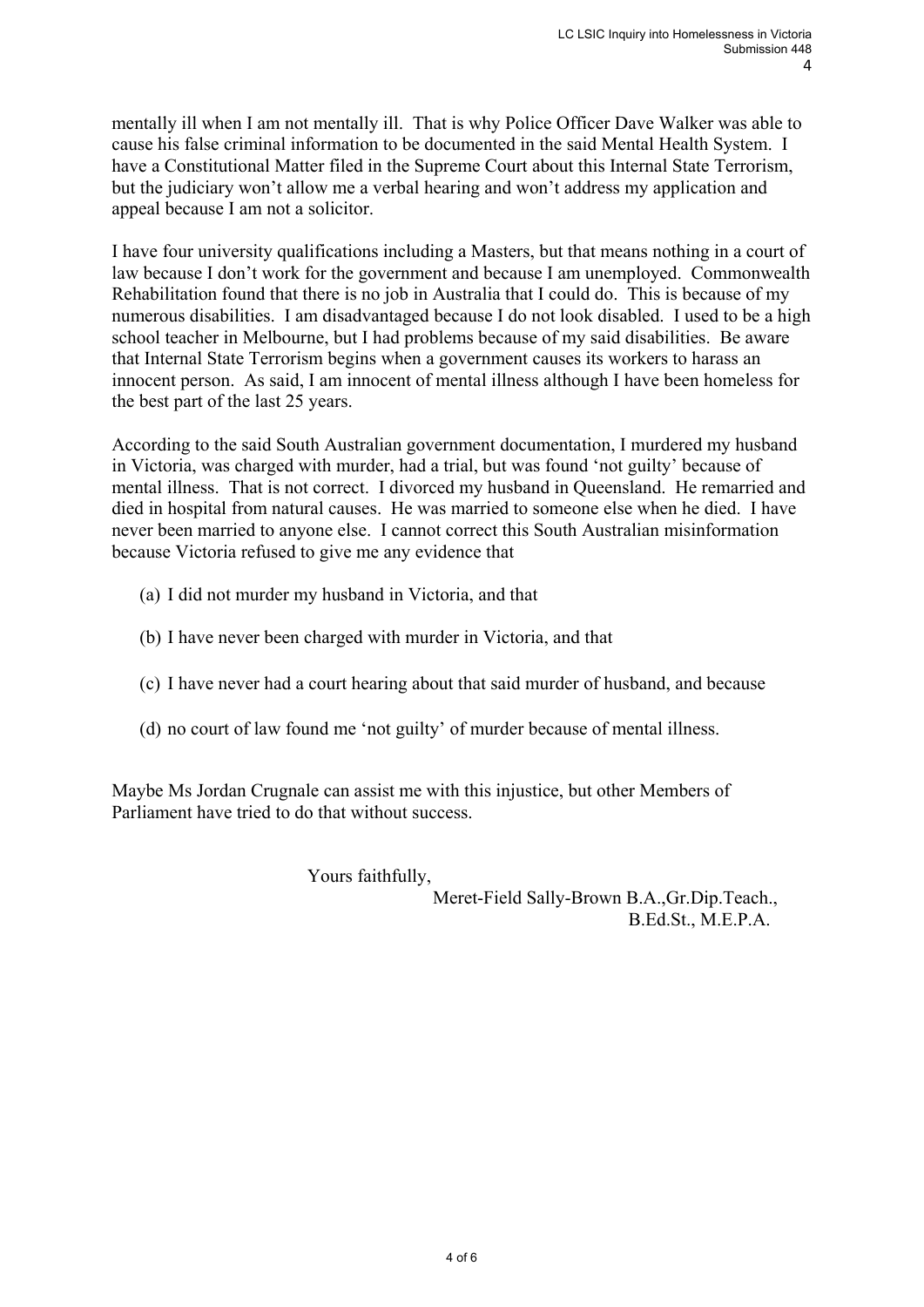## to Jordan

Thank you for the information. I was actually unable to find out if there is an Epidemioloigst on the Covid board or the real name of that board.

\*\*\*\*important I did find that there is an inquiry into homelessness and that the committee secretariat will take late submissions, but there doesn't seem to be an avenue to contact the committee secretariat? This is important to me because I have lived for ten and more years on the streets in Melbourne beginning in the early 1990's and now on the streets in other places as well for the best part of the last 25 years. I am 74 years old and a disability support pensioner. I did not go onto the aged pension because I have too many disabilities.

I ended up living on the streets in Melbourne in the early 1990's because the Housing Commission did not give me the low interest rate I was legally entitled to receive because I am not a new Australian. The prejudice I suffered is not uncommon in the Housing Commission. I sold my unit one month before the banks foreclosed on the loans because the Housing Commission agreed with me that I would have to live three times to pay off the loan. Note that I was legally entitled to the low interest rate because of my low income. I had waited 2 years as required.

I am okay at present, but I will end up living on the streets in Melbourne at some time in the future. The only reason I have not lived on the streets in Melbourne since late February this year is because of coronavirus parliamentary rules.

I was given a house in a remote part of South Australia. I like the house, but I cannot live there for any length of time without being attacked, not just harassed, by the government of South Australia. I have had a case properly filed in the Supreme Court about this for more than five years, but Justice Hinton said that I was in iail for the murder of my husband in Victoria when that did not happen. I have the court transcripts to prove that. I also have Constitutional Matters properly filed in the Supreme Court in Adelaide. I obtained an order from a judge to enabled me to do that.

The problem is that Police Officer caused the documentation in the mental health system at Port Lincoln in South Australia that I murdered my husband in Victoria, was charged with murder, had a trial and was found 'not guilty' because of mental illness when none of that happened. I divorced the only man I married in Queensland. He died in hospital from natural causes and was married to someone else when he died. The Victorian Police told me that I cannot obtain evidence that none of that happened because I do not have a criminal record. I cannot obtain evidence that none of that happened in Victoria because something that does not exist cannot be obtained under Freedom of Information Legislation.

My attempts to resolve the misinformation through Freedom of Information Legislation in South Australia was in vain because the said misinformation is called an administrative tool and is protected by Secrecy Provisions. The difficulty in South